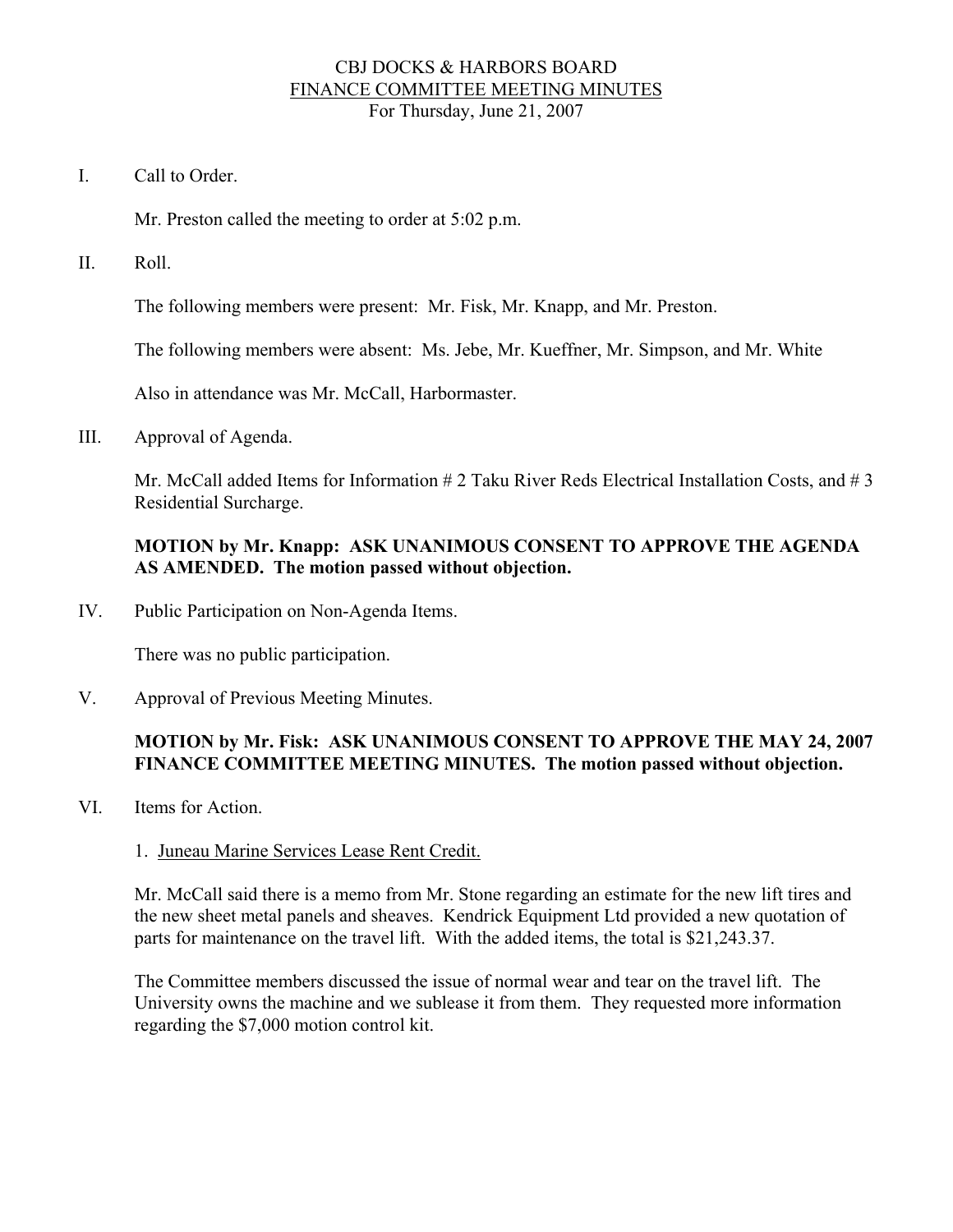Finance Committee Meeting Minutes June 21, 2007 Page 2

#### VI. Items for Action (continued).

**MOTION by Mr. Fisk: ASK UNANIMOUS CONSENT TO AUTHORIZE A RENT CREDIT TO JUNEAU MARINE SERVICES FOR NEW TIRES AND PANELS AND OTHER EQUIPMENT FOR THE MARINE TRAVEL LIFT, THE ACTUAL CREDIT AMOUNT TO BE BASED ON RECEIPTS WITH INSTALLATION LABOR TO BE PROVIDED BY JUNEAU MARINE SERVICES. ALSO, ASK JUNEAU MARINE SERVICES TO PROVIDE MORE INFORMATION REGARDING THE MOTION CONTROL KIT. The motion passed without objection.** 

### 2. Auke Bay Boat Yard Lease Rent Adjustment.

Mr. McCall said there is a memo from Mr. Stone regarding a rent adjustment to \$10,000 per year for the boat yard. The lessee has informed him that this will be his last summer operating the boatyard.

**MOTION by Mr. Knapp: ASK UNANIMOUS CONSENT TO AUTHORIZE THE PORT DIRECTOR TO NOTIFY THE AUKE BAY BOAT YARD THAT THE FINANCE COMMITTEE INTENDS TO REVIEW THE ANNUAL LEASE RENT AT IT'S JULY 19TH MEETING AND TO MAKE A RECOMMENDATION TO THE BOARD FOR ACTION AT THE REGULAR BOARD MEETING ON JULY 26, 2007. THE PORT DIRECTOR IS ALSO AUTHORIZED TO TELL THE LESSEE THAT THE PRELIMINARY DATA SHOWS THAT THE RENT WILL BE ADJUSTED TO \$10,000 PER YEAR. The motion passed without objection.** 

Mr. Preston said two individuals have expressed an interest in the boat yard -- Mr. Betts & Mr. Duval. We will invite them to the next meeting. Mr. McCall said we would have to send it out to bid.

VII. Items for Information/Discussion.

# 1. Passenger-For-Hire Fee Review.

Mr. McCall said that persons using the IVF or Marine Park Lightering Float pay a higher moorage fee instead of the passenger for hire fee.

Mr. George, Juneau Steamboat Company, said after calculating his charges, it is cheaper for him to pay what he is now paying instead of the IVF or Marine Park rate. He questioned the possibility of a different rate for alternative fuel vessels. He is trying to keep the cost of his tour down to get higher volume. He includes the sales tax in the fees he charges. The people he gets are the ones pinching their pennies. He just got a second vessel, so hopes to double the number of passengers.

Mr. Fisk said the testimony from our patrons was in favor of a per passenger fee over a seat rate.